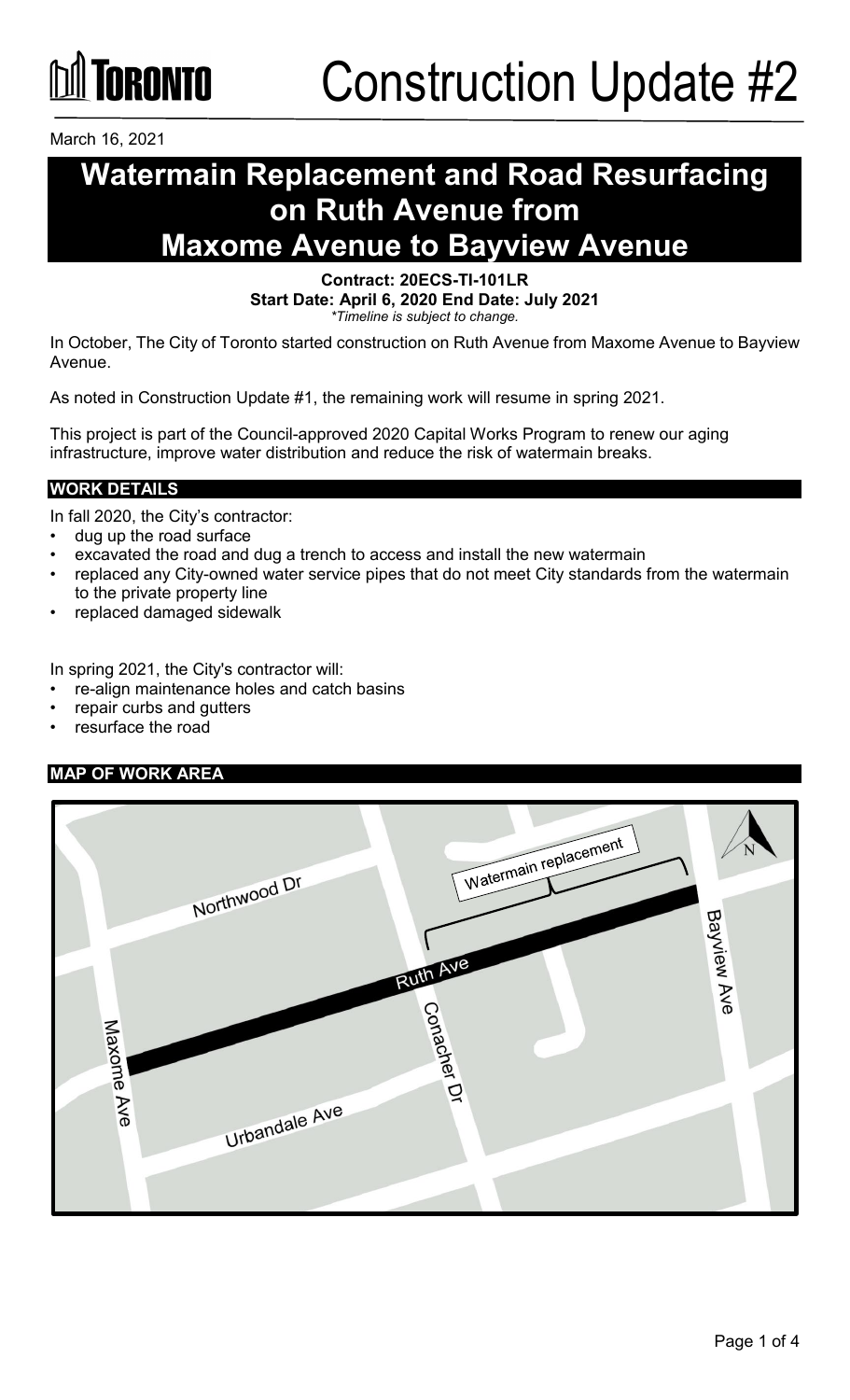# *<u><b>India Toronto</u>*

#### **WHAT TO EXPECT DURING CONSTRUCTION**

- You may experience dust, noise and other inconveniences. The City will make efforts to reduce the impacts. We appreciate your patience.
- The City will not be responsible for damage to any privately owned items on City property.

| <b>Work Hours:</b> Work will take place from 7 a.m.to 7 p.m., Monday to Friday, with<br>work after hours and on weekends as required.                                                                                                                                                                                                                                                                                                                                                                                                                                                                                                                                  |
|------------------------------------------------------------------------------------------------------------------------------------------------------------------------------------------------------------------------------------------------------------------------------------------------------------------------------------------------------------------------------------------------------------------------------------------------------------------------------------------------------------------------------------------------------------------------------------------------------------------------------------------------------------------------|
| Site Safety: Workers on site are responsible for the work assigned to them. If you<br>have construction questions or an issue on site - ask to be directed to the site<br>inspector. If the site inspector is unavailable, contact the person listed at the end<br>of this notice.                                                                                                                                                                                                                                                                                                                                                                                     |
| <b>Physical Distancing:</b> There are times when contractors need to communicate<br>with homeowners about what is happening on-site. This could be about driveway<br>access, water shut offs, pre-construction inspections, and site restoration work<br>(landscaping, installing pavers etc.). Contractor's staff will be identifiable by their<br>high-visibility clothing and will maintain physical distancing.                                                                                                                                                                                                                                                    |
| Important information for owners of sprinkler systems / heated driveways<br>and private landscaping features. Property owners should remove items<br>located within City property limits (boulevard) to avoid damage.                                                                                                                                                                                                                                                                                                                                                                                                                                                  |
| This includes items such as landscaping (plants and pavers), decorative objects,<br>sprinkler systems or heated driveways. If you have a sprinkler system or heated<br>driveway, please contact the Field Ambassador listed below.                                                                                                                                                                                                                                                                                                                                                                                                                                     |
| Telephone and Internet Services: This work may affect phone and internet<br>cables for individual properties that aren't buried deep below the sidewalk. The<br>contractor will coordinate with utility companies to minimize disruption. Residents<br>who find their service has been disrupted should contact the Field Ambassador<br>and notify their phone or internet service provider.                                                                                                                                                                                                                                                                           |
| <b>Water Service Disruptions:</b> From time-to-time, the water supply to your property<br>will be shut-off to complete construction; the contractor will provide notice at least<br>24-hours in advance. Throughout the work, it is recommended that you<br>temporarily disconnect any water treatment systems (i.e. softeners or filters),<br>water-cooled air conditioners or similar plumbing fixtures. Automatic lawn sprinkler<br>systems may also be affected, therefore, you may need to water manually. In the<br>event you did not receive advance notice, the City may have needed to use an<br>emergency water shut off to complete work.                   |
| Substandard Water Service Replacement: Please take the time to read the<br>attached fact sheet carefully as it contains important information on lead in<br>drinking water and how to prepare for replacement. If you want to replace the<br>private portion-of the water service pipe, the City of Toronto recommends that you<br>obtain several quotes before selecting a contractor. PLEASE NOTE: The City is<br>not able to get involved in any contract to have work done on private property.<br>Property owners are responsible for ensuring contractors do not interfere with the<br>work being done on City property. Learn more at www.toronto.ca/leadpipes. |
| <b>Road and Sidewalk Access:</b> In order to complete the work in a safe manner,<br>there will be road and sidewalk restrictions within the work zone. Access for<br>emergency vehicles will be maintained at all times.                                                                                                                                                                                                                                                                                                                                                                                                                                               |
| <b>Driveway Access:</b> The contractor will notify you of any temporary restrictions to<br>your driveway access. If your property has two entrances, one entrance will be<br>kept open at all times.                                                                                                                                                                                                                                                                                                                                                                                                                                                                   |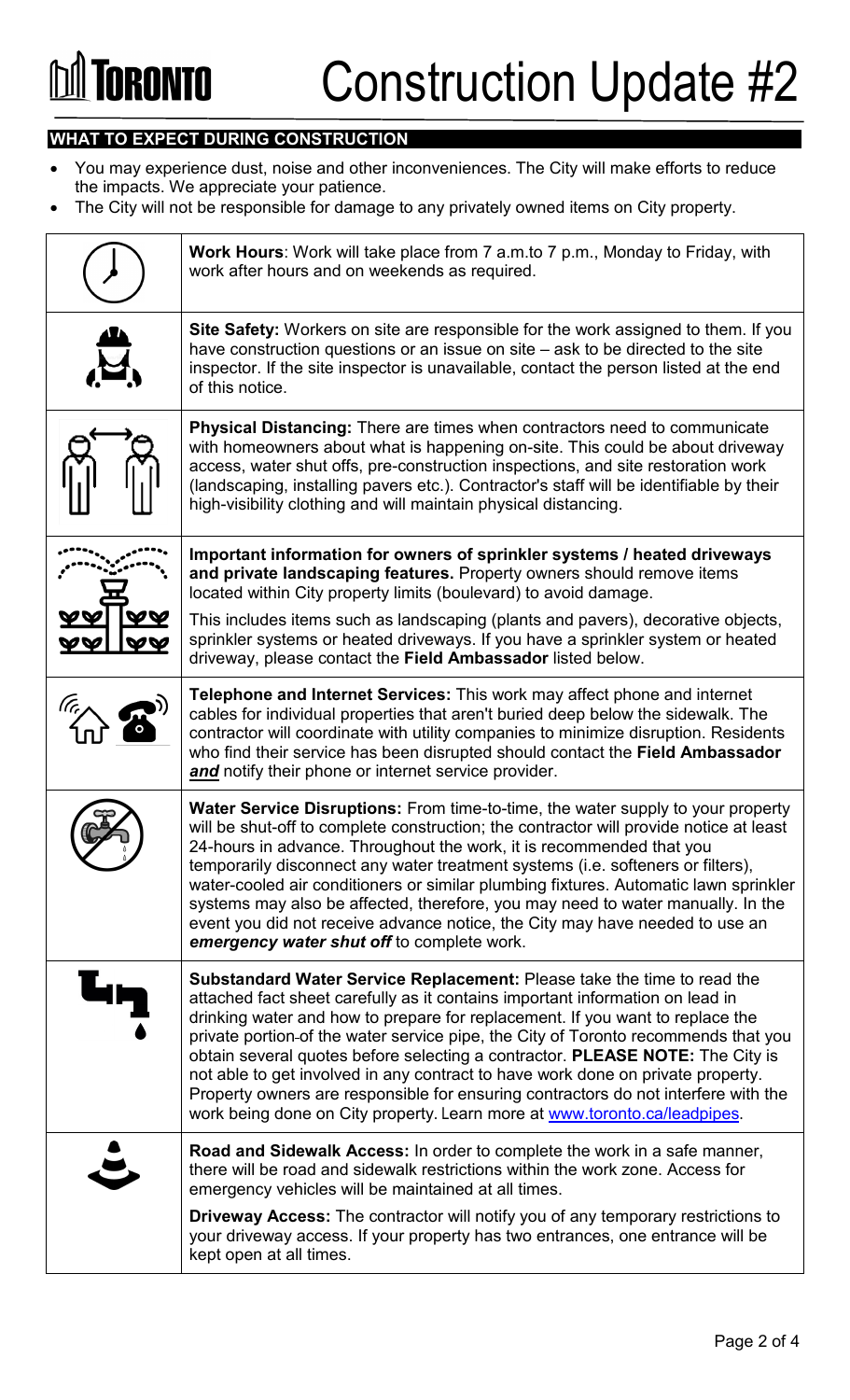## **GRANTA**

# Construction Update #2

|    | Traffic Management: Road users should expect delays and increased traffic on<br>nearby streets. Motorists are reminded that bicycles and cars will be sharing the<br>lane. When driving, please be mindful of vulnerable road users.<br>Access for local traffic will be maintained on Ruth Avenue.                                                                                                                                                                                                                                                                                |  |
|----|------------------------------------------------------------------------------------------------------------------------------------------------------------------------------------------------------------------------------------------------------------------------------------------------------------------------------------------------------------------------------------------------------------------------------------------------------------------------------------------------------------------------------------------------------------------------------------|--|
|    | Parking: This project will affect on-street parking. Parking in the active work zone<br>is not permitted as space is needed for construction equipment and materials. If<br>your parked vehicle affects construction work, it will be relocated with no charge to<br>the owner. Please call 416-808-2222 for its location.                                                                                                                                                                                                                                                         |  |
|    | Parking Violation Notice: If parking enforcement is called to a street, officers<br>must issue a yellow parking violation notice (ticket) to vehicles in violation of<br>parking by-laws. If you receive a yellow notice during this construction work, do<br>the following within 15 days of the notice date:<br>1) Contact the site inspector or person listed on the Construction Notice and give<br>them the yellow notice number.<br>2) Dispute the parking violation notice online or in person following the process<br>listed on the back of the parking violation notice. |  |
|    | You may use this construction notice as part of the explanation of why the<br>violation should be cancelled. Please note: violation notices cannot be<br>cancelled if vehicles are parked in illegal parking spots (i.e. in front of a fire<br>hydrant or in no parking zones).                                                                                                                                                                                                                                                                                                    |  |
|    | In an effort to reduce ticketing due to construction, please exercise patience with<br>neighbours who are experiencing construction and may need to temporarily park<br>on your street.                                                                                                                                                                                                                                                                                                                                                                                            |  |
|    | Accessible Accommodation: Residents who require accommodation (level<br>entry, longer notice, etc.) must contact the Field Ambassador to arrange for<br>access during the construction period.                                                                                                                                                                                                                                                                                                                                                                                     |  |
| ſО | Garbage and Recycling: Please follow your normal routine. If required, the<br>contractor will move bins to an appropriate location and return them. Please<br>ensure that you label your bins with your address.                                                                                                                                                                                                                                                                                                                                                                   |  |
|    | Water Flushing: You will see water flushing or running in several areas along this<br>project due to cleaning the new watermain. Before substandard water services are<br>replaced and the new watermain is put into service, the new pipe must meet<br>Toronto Water's servicing and quality standards. Please DO NOT DRINK OR<br>USE THE FLUSHING WATER, it is not potable.                                                                                                                                                                                                      |  |
|    | <b>Restoration:</b> The construction work area will be restored with sod, concrete<br>and/or asphalt where required. Interlocking bricks, flagstone on a granular base,<br>or other similar features that are removed from public and private property during<br>construction will be replaced. Lawn seeding and/or laying of sod will be done as<br>needed during ideal growing seasons only - April to June and September to<br>October.                                                                                                                                         |  |
|    |                                                                                                                                                                                                                                                                                                                                                                                                                                                                                                                                                                                    |  |

### **ASBESTOS IN ASPHALT ON RUTH AVENUE**

As part of the work, the City must test the removed asphalt for asbestos. Our tests show that there is 0.5% - 1% of asbestos in the asphalt.

Asbestos was used in asphalt mixes throughout the 1970s and early 1980s to improve the performance of the asphalt. Air quality monitoring conducted by the City of Toronto at other sites has not detected asbestos fibres in the air as a result of resurfacing of asphalt. The risk of exposure to asbestos for workers and bystanders is low.

As a precaution, the City's contractor will follow these steps:

Wet the pavement during asphalt cutting, grinding or removal